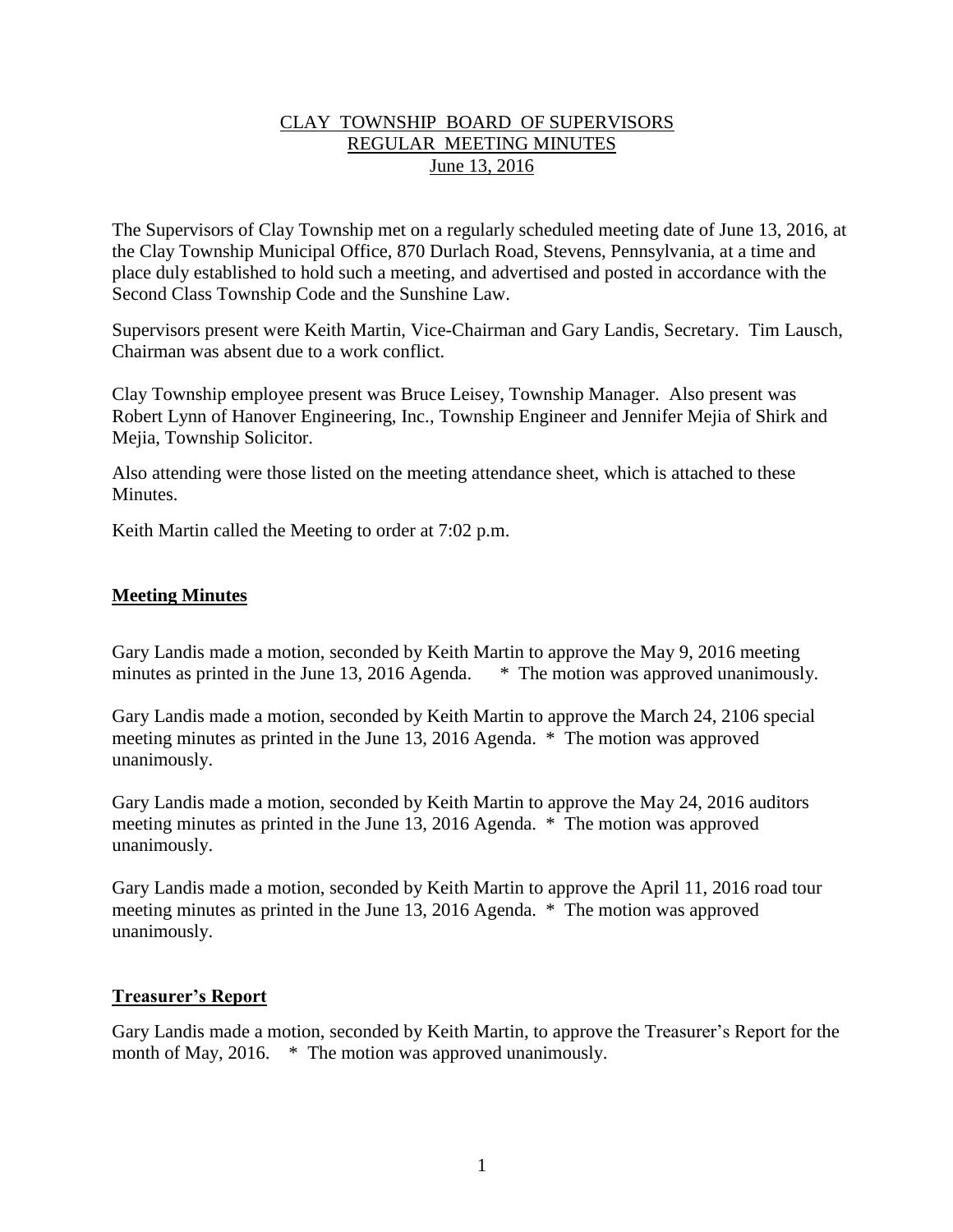# **Visitors**

1. Chief David Steffen – NLCRPD 2015 Report

Chief Steffen reviewed the Annual Report with the Board of Supervisors.

There was discussion on time tracking and how the determination is made to bring in additional staff.

# **Engineer's Report**

1. Dennis Steffy – Lot Add-on Plan (16-05)

Mr. Steffy is planning to combine four (4) separate lots totaling 18.998 acres on the property known at 595 W Church Road into one 14.64 acre lot and one 4.598 acre lot. There will be no improvements put on either lot at this time.

Gary Landis made a motion, seconded by Keith Martin to approve the following waiver and deferments per the Hanover Engineering letter dated May 19, 2016. \* The motion was approved unanimously.

# Section 402.A.1 – Plan Scale (1"=100") Plan Sheet 1

The applicant is requesting a waiver of the requirement to provide the plan at a scale of 10-, 20-, 30-, 40- or 50-feet to the inch. The justification provided is that the four (4) properties involved with the plan total 19 acres in size. The existing features plan sheet (Sheet 1) – total existing tract boundaries per field survey/deed plotting have been shown at a plan scale of 1"=100' to allow the entire property to be shown on a single plan sheet. The applicant notes that the plan is legible at this scale and that the plan is simple in that it is proposing the additional of Parcel "A" to Lot #1, and the combination of four (4) deeded lots into two (2) lots. The applicant also notes that there is no new construction or excavation proposed on the plan and that because there are no proposed improvements, the applicant provided a single view plan sheet drafted at 1"=100'.

## Section 407 – Wetlands Study

The applicant is requesting a deferment of the requirement to provide a Wetlands Study. The justification provided is that the plan proposes minor shifts to the property lines, and that the overall reduction in number of lots from four (4) to two (2). The applicant notes that the property is used for agricultural and recreational purposes. The applicant also notes that there is no new construction or excavation activities proposed at this time. A deferment is requested of providing a preliminary wetlands investigation until improvements are proposed on either lot.

## Section 610.3.a & b – Primary and replacement sewage area testing (lot #2)

The applicant is requesting a deferment of the requirement to provide the soil testing requirements for Lot  $#1 - 14.64$  acres. The justification provided is that the lot is used for agricultural purposes and contains adequate area to support both primary and replacement sewage absorption areas. The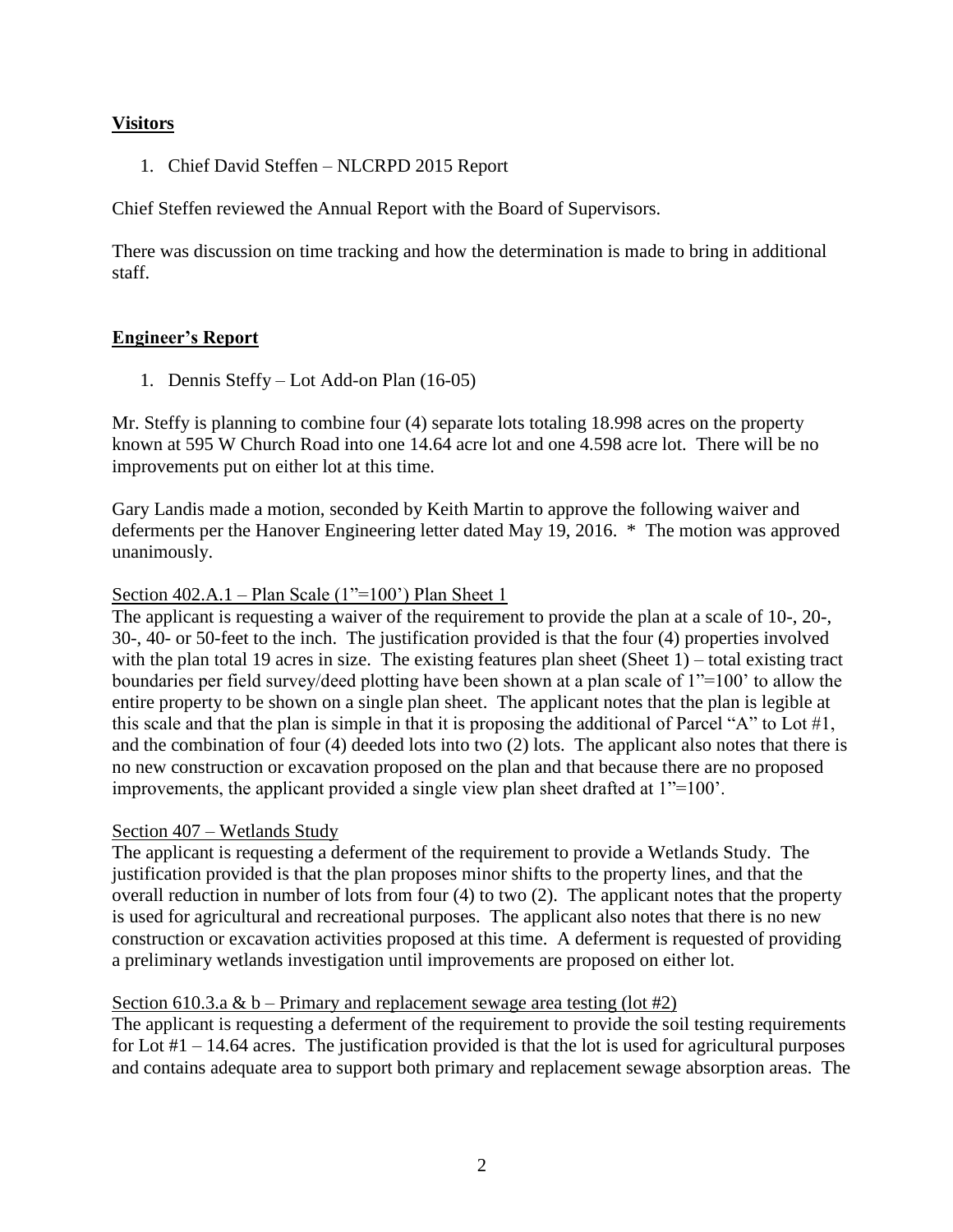applicant notes that soil testing to establish a primary and replacement sewage absorption area has been undertaken for the smallest lot of the Subdivision Lot  $#2 - 4.59$  acres.

Gary Landis made a motion, seconded by Keith Martin to grant plan approval contingent on compliance with the Hanover Engineering letter date 5/19/16. \* The motion was unanimously approved.

# **New Business**

1. Fred and Tammy Weaver, 115 Camp Rodgers Rd, ECHO Housing Agreement

After discussion, Gary Landis made a motion, seconded by Keith Martin to approve execution of the ECHO Housing Agreement to allow an additional dwelling unit to be built inside the house for Mr. Weaver's Mother, Carol. The Weaver's have provided plans that will comply with the ECHO Housing requirements of the Clay Township Zoning Ordinance and an ECHO Housing Agreement will be executed.  $*$  The motion was approved unanimously.

2. Tax Exoneration Request – 824 Hopeland Road

After review, Gary Landis made a motion, seconded by Keith Martin to approve the Real Estate tax exoneration for the mobile home that was removed from the property located at 824 Hopeland Road in the amount of \$10.96. \* The motion was approved unanimously.

3. Professional Services Staff discussion

Shirk and Mejia is dissolving their business partnership. Both parties have expressed interest in retaining the position as Township Solicitor and have sent in proposals to the Township for services.

No decisions were made at this time. The Board of Supervisors goal is to make a decision at their June 28, 2016 AM meeting because the expected dissolution will occur before the July 11, 2106 Board of Supervisor's meeting.

There was a period of discussion with the audience.

4. Waive Permit Fee – Steven Stoltzfus, 310 Hackman Road

Bruce Leisey explained to the Board of Supervisors that Mr. Stoltzfus barn was destroyed by fire on June 3, 2016.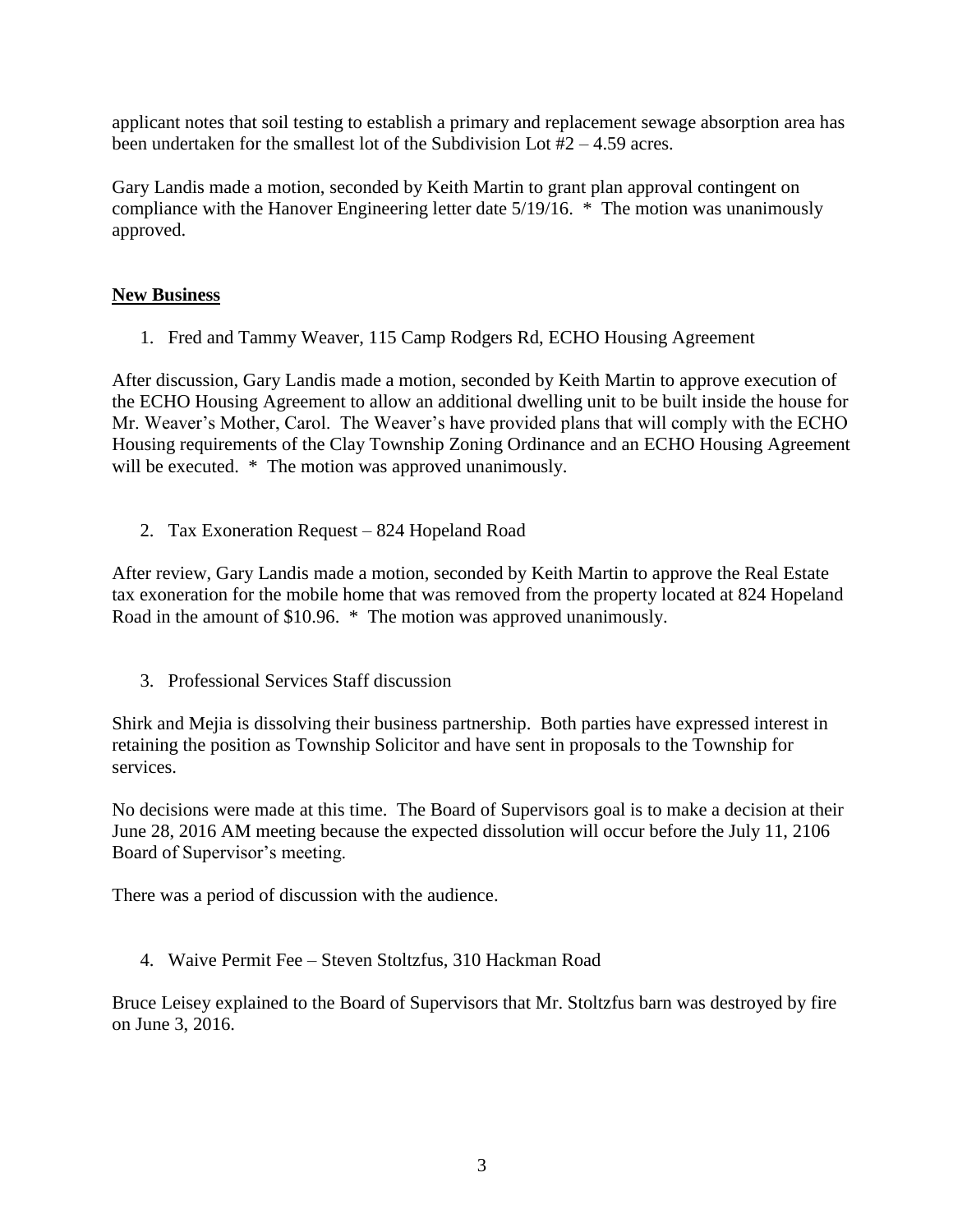Gary Landis made a motion, seconded by Keith Martin to waive all permit fees in regards to the removal of the burned barn and the construction of the new barn. \* The motion was unanimously approved.

# 5. Adopt Ordinance for 25 MPH Speed Limit on Durlach Hill Road

The proposed Ordinance to post the speed limit on Durlach Hill Road at 25 MPH was advertised on June 1, 2106.

Keith Martin made a motion, seconded by Gary Landis to adopt Ordinance #061316 providing a 25 MPH speed limit on Durlach Hill Road. \* The motion was unanimously approved.

# 6. MS4 Middle Creek Stream Bank Restoration Project

Bruce Leisey reviewed the information received from the Lancaster County Conservation School.

Gary Landis made a motion, seconded by Keith Martin to volunteer an equipment operator for one (1) day at the Emanual Lantz farm, 525 Lime Rock Rd, to help with the stream bank improvement project along Middle Creek Road. \* The motion was unanimously approved.

The Board of Supervisors requested Bruce Leisey, Earl Stauffer and Bob Lynn to meet with the Lancaster County Conservation School Representative, Sallie Gregory, to view site of proposed stream bank improvements before committing to participating.

Gary Landis made a motion, seconded by Keith Martin to authorize Township Staff to compile bids for the Lime Rock Road bridge repair project. \* The motion was unanimously approved.

7. Approve PennDot Winter Maintenance Services Agreement

Gary Landis made a motion, seconded by Keith Martin to approve and execute the PennDot Winter Maintenance Services Agreement in the amount of \$13,160.42. \* The motion was unanimously approved.

8. 2016 National Night Out

Bruce Leisey informed the Board of Supervisors that NLCRPD's National Night Out celebration will be held at Penn Township on August 2, 2016.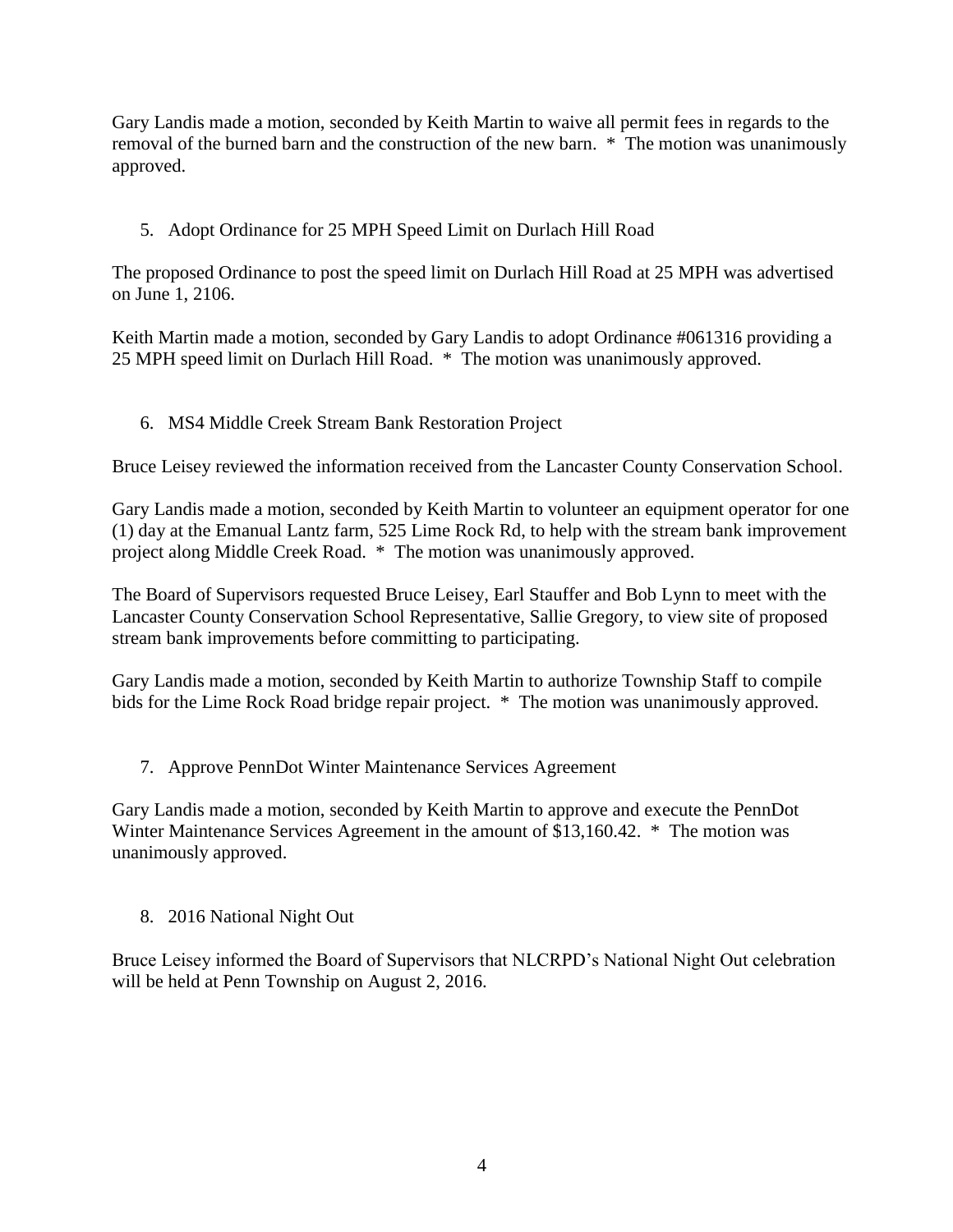9. Ephrata Public Library – Municipal Leaders Meeting

Bruce Leisey informed the Board of Supervisors that Township Leaders were invited to the Ephrata Public Library for a brief overview of the Library's 2017 budget on June 22, 2016 at 8:00 AM.

It was agreed that Bruce Leisey and Gary Landis will attend the meeting and share the details with the Board of Supervisors at the next meeting.

## **Executive Session**

Gary Landis made a motion, seconded by Keith Martin to enter into Executive Session at 9:05 PM to discuss potential litigation and personnel issues. \* The motion was approved unanimously.

Gary Landis made a motion, seconded by Keith Martin to exit Executive Session at 9:50 PM. \* The motion was approved unanimously.

No decisions were made in Executive Session the Board of Supervisors discussed contracting for legal services and sewer issues.

## **Bills to be Paid**

#### General Fund

Gary Landis made a motion, seconded by Keith Martin, to approve the General Fund bills totaling \$124,841.94 for the month of May. \* The motion was approved unanimously.

#### Rec Fund

Gary Landis made a motion, seconded by Keith Martin, to approve the Recreation Fund bills totaling \$1,597.30 for the month of May. \* The motion was approved unanimously.

#### Sewer Fund

Gary Landis made a motion, seconded by Keith Martin, to approve the Sewer Fund bills totaling \$4,293.51 for the month of May. \* The motion was approved unanimously.

## **Reports for the Month**

- 1. Chief of Police / Police Department
- 2. Fire Companies / Ambulance
- 3. DMR
- 4. Planning Commission Minutes
- 5. Engineer's Report
- 6. Manager's Report